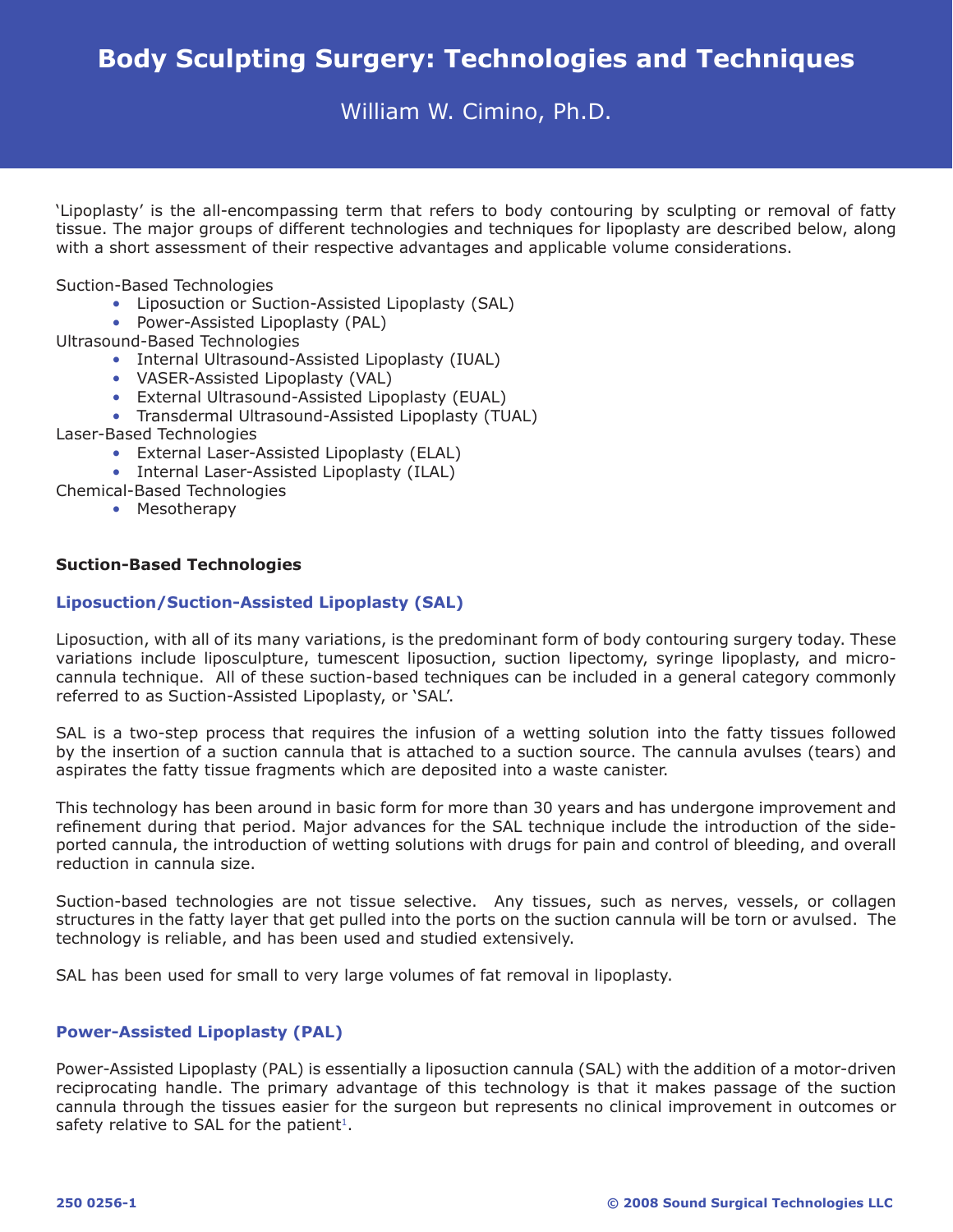Surgeons may develop arthritis, ulnar palsy, or carpal tunnel syndrome as a result of the motor-induced vibration2. Like SAL, PAL is not tissue selective – any tissues, such as nerves, vessels, or collagen structures, in the fatty layer that get pulled into the ports on the suction cannula will be torn or avulsed.

PAL is generally used for medium to large volumes of fat removal in lipoplasty as it may be too aggressive for smaller, more delicate areas.

# **Ultrasound-Based Technologies**

### **Internal Ultrasound-Assisted Lipoplasty (IUAL)**

Internal Ultrasound-Assisted Lipoplasty (IUAL) uses an ultrasonically vibrating cannula to emulsify (liquefy) adipose tissue during the aspiration process. IUAL technology was introduced with the promise that the ultrasonic technology would provide a level of tissue selectivity due to the emulsification process and thereby improve outcomes relative to those obtained using SAL. However, clinical experience and outcomes with IUAL vary considerably. Some surgeons report no significant clinical change in outcomes<sup>5,6</sup>. Some surgeons report an improvement in outcomes<sup>3,4</sup>. Others report increased complications or tissue damage relative to SAL7. This wide variation in results is in large part explained by the design of the technology which aspirates protective fluids/ tissue while the ultrasonic energy is active, by application of excess power to the tissues, and by the initial insufficient clinical understanding of the technology, all of which prevented consistent and uniform effectiveness<sup>9</sup>.

IUAL is called internal UAL to differentiate it from external UAL (EUAL, explained below). Most IUAL is a two-step process similar to SAL: infusion of a wetting solution into the fatty tissues followed by a combined emulsification and aspiration phase using a hollow ultrasonically powered cannula.

IUAL has been used generally for medium to very large volumes of fat removal in lipoplasty as it may be too aggressive for smaller, more delicate areas.

# **VASER®-Assisted Lipoplasty (VAL)**

VASER-Assisted Lipoplasty (VAL) represents a third-generation internal ultrasound system that incorporates significant design improvements over the previous two generations of internal ultrasound devices.

VASER technology is the ultrasonic component of an integrated lipoplasty system. The VASER System uses small-diameter, solid, multi-ringed probes to deliver a minimal level of ultrasonic vibrating energy to specifically target and emulsify fatty tissues. Smaller diameter probes and pulsed delivery of the ultrasonic vibratory energy further reduce delivered energy by as much as 50% compared to continuous wave ultrasound used in first and second generations of internal ultrasound-assisted lipoplasty $8$ .

By emulsifying the fatty tissue prior to extraction, aspiration can be performed with less avulsion, and hence less tearing of the tissues. The VAL procedure does not utilize standard SAL to remove the emulsified tissues and fluids - rather, specially designed aspiration cannulae, call VentX® Cannulae, are used to remove the emulsified fluids and minimize avulsion and other tissue trauma associated with standard SAL aspiration devices.

This third-generation ultrasound technology was specifically designed to preserve and spare as much of the tissue matrix as possible, yet still remove the desired amount of fatty tissue. This approach helps minimize post-operative pain and bruising and also addresses the limitations inherent in earlier generation IUAL devices<sup>10,11</sup>. VAL was compared to IUAL in a clinical study and found to significantly reduce potential complications relative to the earlier generations of IUAL9.

VAL has been used on volumes from the very smallest (face/neck) to very large volumes.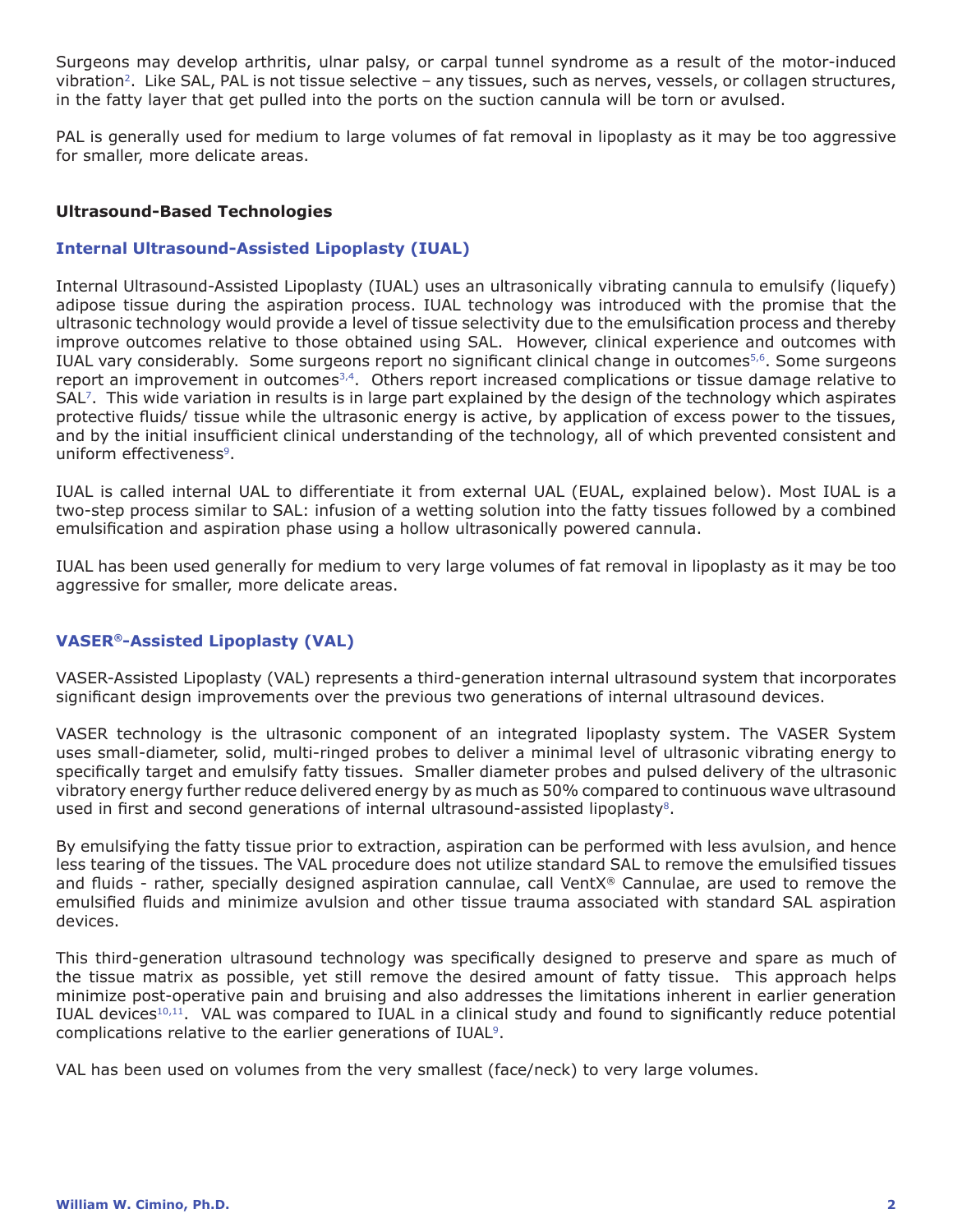### **External Ultrasound-Assisted Lipoplasty (EUAL)**

External Ultrasound-Assisted Lipoplasty (EUAL) is the application of non-focused ultrasonic energy in the 1-3 MHz range to the skin of the patient prior to the use of standard SAL techniques. The theory is that the externally applied ultrasonic waves disrupt or soften the fatty tissue so that subsequent suction aspiration is easier. However, there has been no scientific substantiation that this additional step, prior to SAL, improves outcomes or safety.

Because SAL is used to remove any fat targeted by the EUAL technique, the outcomes are generally consistent with SAL outcomes. EUAL surgery may involve significantly more time if larger volumes are to be pre-treated with the EUAL device. This technology is not in widespread use today, primarily because the combination of EUAL and SAL has not been shown to be clinically superior to SAL alone.

Because SAL must be used in conjunction with the EUAL device, addressable volumes are the same as SAL, from small to very large, strictly a function of the SAL step.

### **Transdermal Ultrasound-Assisted Lipoplasty (TUAL)**

Transdermal Ultrasound-Assisted Lipoplasty (TUAL) is the application of focused ultrasonic energy directly to the skin of the patient to disrupt the fatty tissue below the skin and does not require removal of the ruptured cells with a suction cannula (SAL). This technology is not currently available for use in the United States, as it has not yet gained Food and Drug Administration (FDA) clearance.

Transdermal ultrasound is a single-step process which involves application of the ultrasonic energy directly to the skin without the prior infusion of wetting solution as required in all other techniques. The body's natural processes remove the damaged tissues over a period of time after the ultrasound application.

This technology is used to treat only small volumes in a single patient visit, on the order of 250–300 milliliters (cc's) per treatment. The treatable volume is limited because this approach requires that the patient's body remove or process the dead or damaged tissue. Because the treated fatty tissues are not removed at the time of surgery, results are not seen until several months after the procedure. Many treatments are required over an extended period of time if more significant volumes are to be addressed.

# **Laser-Based Technologies**

# **External Laser-Assisted Lipoplasty (ELAL)**

External Laser-Assisted Lipoplasty, also called Low-Level Laser-Assisted Lipoplasty, is the application of low-level laser energy to the skin of the patient prior to the use of standard SAL techniques. The theory is that the application of the low-level laser energy causes the fatty cells to produce a transitory pore in their cell membranes, which allows the fat inside the cells to pass to the outside of the cells<sup>12</sup>. This claim was subsequently studied for validation, and results showed that the ELAL therapy did not influence the fat cell structure as reported<sup>13</sup>. This technology is not in widespread use today, primarily because the combination of ELAL and SAL has not been shown to be clinically superior to SAL alone<sup>13</sup>.

Because SAL is used to remove any fat targeted by the ELAL technique, the outcomes are generally consistent with SAL outcomes, as are addressable volumes, from small to large, strictly a function of the SAL step.

# **Internal Laser-Assisted Lipoplasty (ILAL)**

Internal Laser-Assisted Lipoplasty (ILAL) uses a small-diameter laser fiber to deliver laser energy directly to the fatty tissues through an incision in the skin. The laser is reported to operate through photomechanical and photothermal effects15. In short, these processes cause destruction of cells via coagulation and vaporization due to localized heating and rapid thermal expansion. ILAL was first introduced in the mid to late 1990's<sup>15</sup> and did not gain wide adoption or use. It has been reintroduced and is marketed as SmartLipo™ and Cool Lipo™.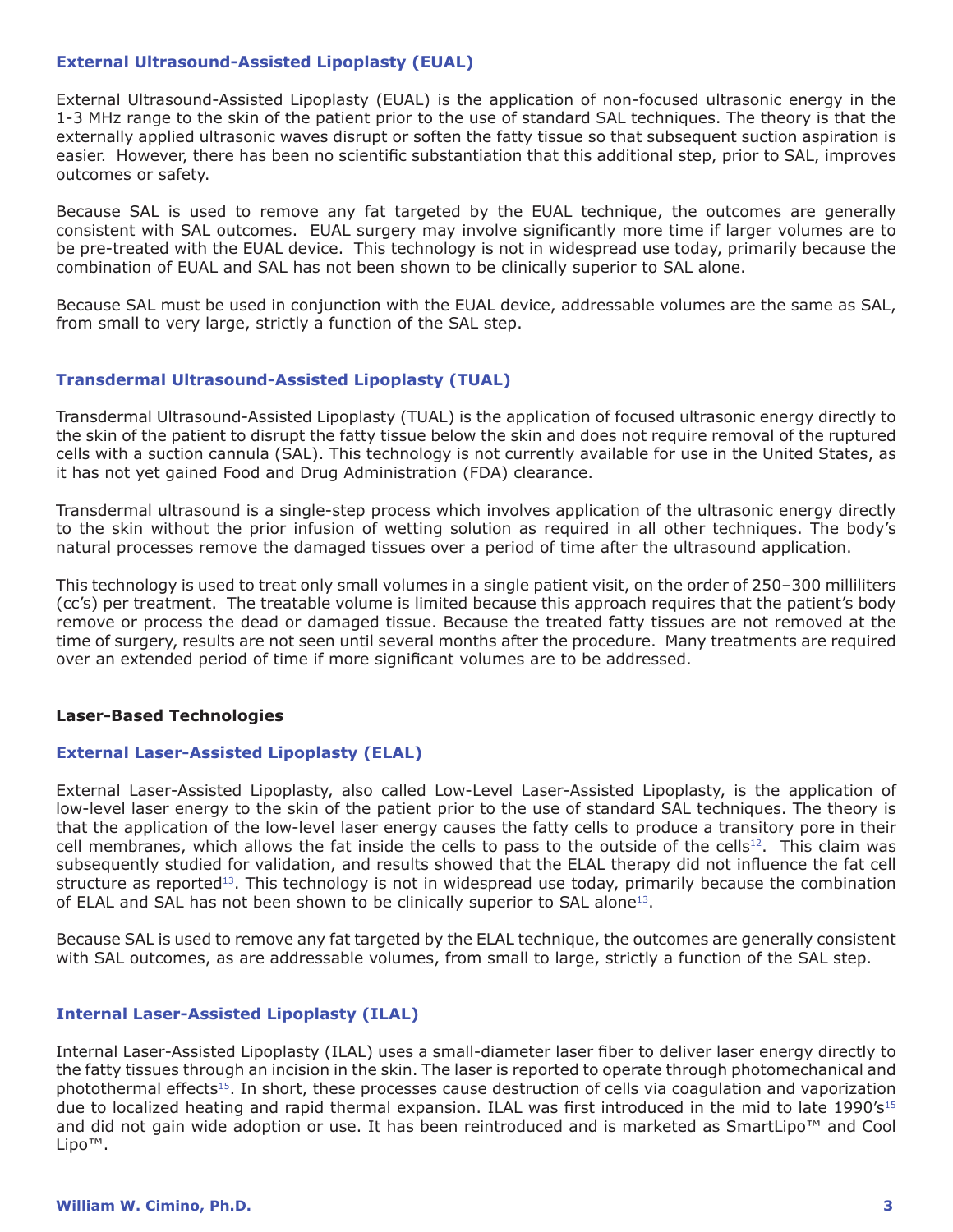A contra-lateral study comparing SAL on one side of the patient to ILAL (SmartLipo) on the other side of the patient showed no significant difference in outcomes<sup>14</sup>. The American Society for Aesthetic Plastic Surgery issued a guidance statement for this technology stating "Although SmartLipo received FDA clearance in late 2006, alarm bells rang for many experts when discussing this procedure based on the recent publication of data showing that this procedure was no better than traditional liposuction, and that it may present some risks to the liver and kidneys due to the way it releases free fatty acids when destroying the fat cells"16.

The surgical technique for ILAL is a three-step process: (1) infusion of wetting solution followed by (2) application of the laser energy to the fatty tissue then (3) aspiration of the emulsified tissues using SAL. It has been proposed that the suction phase is not required for ILAL but surgeons are generally not willing to risk leaving the laser-affected volumes of damaged or dead tissue in the body. ILAL is therefore applicable only to small volumes as a standalone technology if no SAL step is used. If ILAL is combined with SAL to remove larger volumes, then outcomes consistent with SAL can be expected $14$ . In this case (ILAL with SAL) the laser is used to treat only a small percentage of the removed tissues.

# **Chemical-Based Technologies**

#### **Mesotherapy**

Mesotherapy is the use of a large number of injections of non-FDA approved drug mixtures, most often including phosphatidylcholine. The drug mixture is injected directly through the skin and into the fatty layer using several hundred needle injections to distribute the drugs throughout the fatty layer.

The mesotherapy theory provides that the drug mixture causes the breakdown (cell rupture and cell death) of the fat cells, which are then absorbed by the body. The American Society of Aesthetic Plastic Surgery recently released a position statement on mesotherapy which warns patients, stating: "efficacy and safety are not known, the procedure and the drug mixtures are not approved by the FDA, and that the procedure is often offered by unqualified personnel"<sup>17</sup>. Mesotherapy is marketed as LipoDissolve®, LipoStabil®, and LipoShape®.

1. Fodor PB, Vogt PA. Power-assisted lipoplasty (PAL): A clinical pilot study comparing PAL to traditional lipoplasty (TL). Aesthetic Plast Surg., Nov.-Dec.,23(6):379-85, 1999.

2. Shiffman, MA. Editor's Commentary in Liposuction: Principles and Practice. Editors M.A. Shiffman M.D., and A. DiGiuseppe M.D. Springer-Verlag, Berlin, Germany, 2006; p 405.

3. Kloehn RA. Liposuction with "sonic sculpture": six years experience with more than 600 patients. Aesth Surg. J. 1996;16:123-8.

4. Zocchi ML. Ultrasonic assisted lipoplasty: Technical refinements and clinical evaluations. Clin. Plast. Surg. 1996;23(4) 575-598.

5. Fodor PB, Watson J. Personal experience with ultrasound-assisted lipoplasty: A pilot study comparing ultrasound-assisted lipoplasty with traditional lipoplasty. Plast. Reconstr. Surg. April 1998;101(4):1103-1116;discussion 1117-9.

6. Karmo FR, Milan MF, Silbergleit A. Blood loss in major liposuction procedures: a comparison study using suction-assisted versus ultrasonically assisted lipoplasty. Plast. Reconstr. Surg. 2001;108(1):241-7; (discussion 248-9).

7. Cardenas-Camarena L, Andino-Ulloa R, Mora RC, Fajardo-Barajas D. Laboratory and histopathologic comparative study of internal ultrasound-assisted lipoplasty and tumescent lipoplasty. Plastic & Reconstructive Surgery. Sep. 2002;110(4):1158-1164.

8. Cimino WW. Ultrasonic Surgery: Power Quantification and Efficiency Optimization. Aesth Surg. J. 2001;21: 233-240.

9. Jewell ML, Fodor PB, De Souza Pinto EB, Al Shammari MA. Clinical application of VASER-assisted lipoplasty: A pilot clinical study. Aesth. Surg. J. 2002;22:131-146.

10. Cimino W.W. "Ultrasound-Assisted Lipoplasty: Past, Present, and Future", Liposuction: Principles and Practice, Editors M.A. Shiffman, M.D. and A. Di Giuseppe, M.D., Springer-Verlag, Berlin, Germany, 2006, p 225-228.

11. Cimino WW. VASER-Assisted Lipoplasty: Technology and Technique. Liposuction: Principles and Practice, Editors M.A. Shiffman, M.D. and A. Di Giuseppe, M.D., Springer-Verlag, Berlin, Germany, 2006, p 239-244.

12. Neira R, Arroyave J, Ramirez H, Ortiz CL, Solarte E, Sequeda F,Gutierrez MI. Fat liquefaction: effect of low-level laser energy on adipose tissue. Plast Reconstr Surg. 2002 Sep 1;110(3):912-22; discussion 923-5.